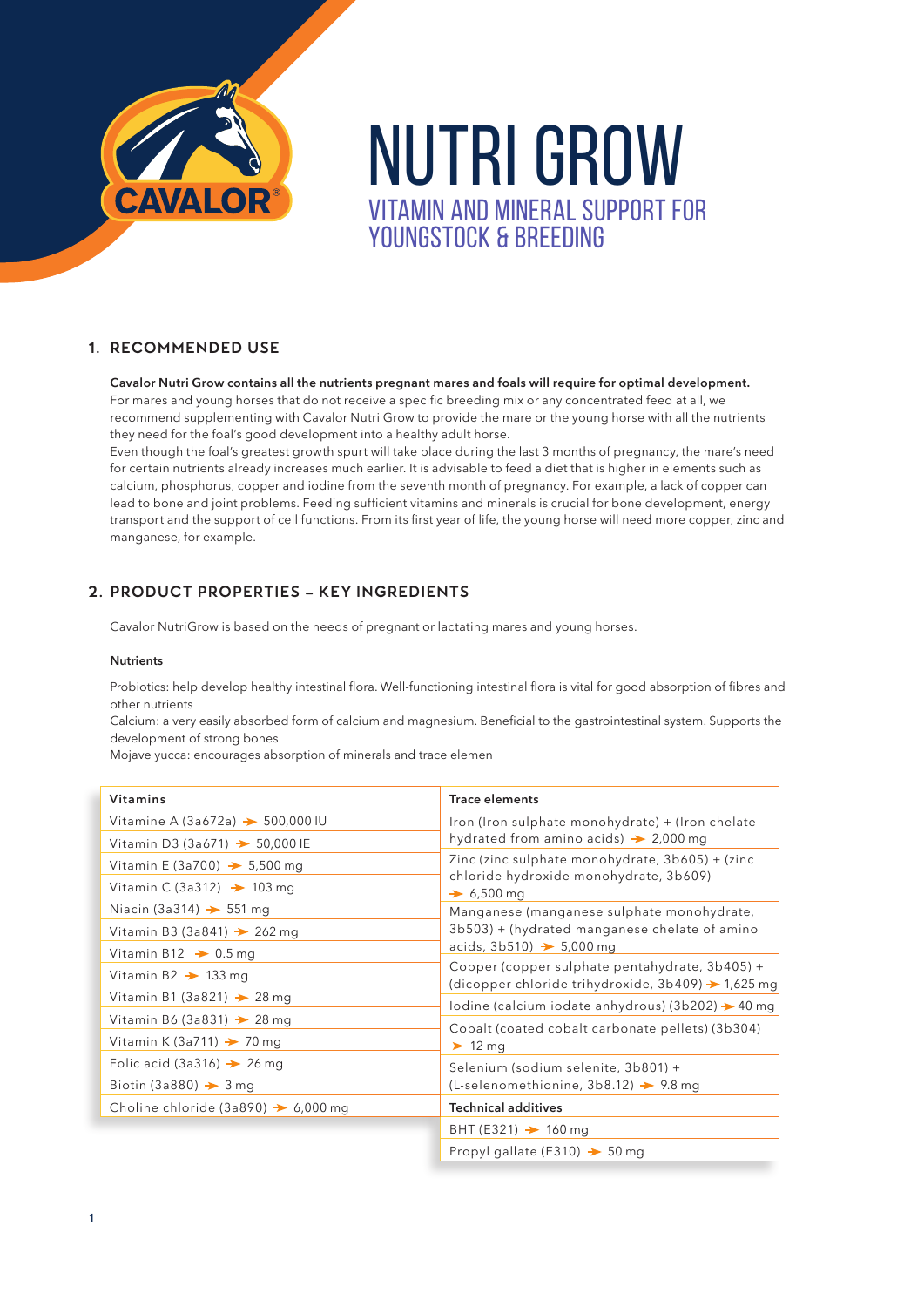#### Cavalor®

# BALANCER

#### **Macrominerals**

- Calcium: important for bone formation and muscles, among other things
- Phosphorus: important for good bone development
- Magnesium: development of brain and muscle tissue

#### **Microminerals**

- Zinc: for a healthy skin, coat and hooves. It also plays a major role in the metabolism of proteins, carbohydrates and fats and the immune system. Helps delay muscle fatigue
- Manganese: supports skeletal formation, muscle function and the absorption of fats and carbohydrates
- Copper: affects the health of the coat, as well as bone, cartilage and joint development
- Iodine: important for thyroid function
- Cobalt: helps develop vitamin B12 through intestinal flora
- Selenium: works with vitamin E to help protect muscle cells

#### **Vitamins**

These are of great importance for many different development processes in the body. Vitamin deficiencies can inhibit the body's metabolism. It is very important that the body's metabolic processes all run smoothly during the development and growth, so that no defects occur and all nutrients are well-utilised.

- Vitamin A: bone growth and formation and support of the immune system
- Vitamin C: formation of collagen, and therefore, the development of cartilage
- Vitamin D: calcium and phosphorus absorption and use. It also supports muscle function and bone development

#### **Chemical composition:**

| CRUDE ASH $\rightarrow$ 30.9%      | $CALCIUM \rightarrow 6\%$     |
|------------------------------------|-------------------------------|
| CRUDE PROTEIN $\rightarrow$ 14.5%  | PHOSPHORUS $\rightarrow$ 2.5% |
| CRUDE FAT $\rightarrow$ 4.0%       | $SODIUM \rightarrow 1.9\%$    |
| CRUDE CELLULOSE $\rightarrow$ 7.5% | $MAGNESIUM \rightarrow 0.6\%$ |
| $LYSINE \rightarrow 1\%$           | POTASSIUM $\rightarrow$ 0.8%  |
| CYSTINE $\rightarrow$ 0.19%        | METHIONINE $\rightarrow$ 1.9% |
| TRYPTOPHAN $\rightarrow$ 0.14%     | THREONIN $\rightarrow$ 0.48%  |